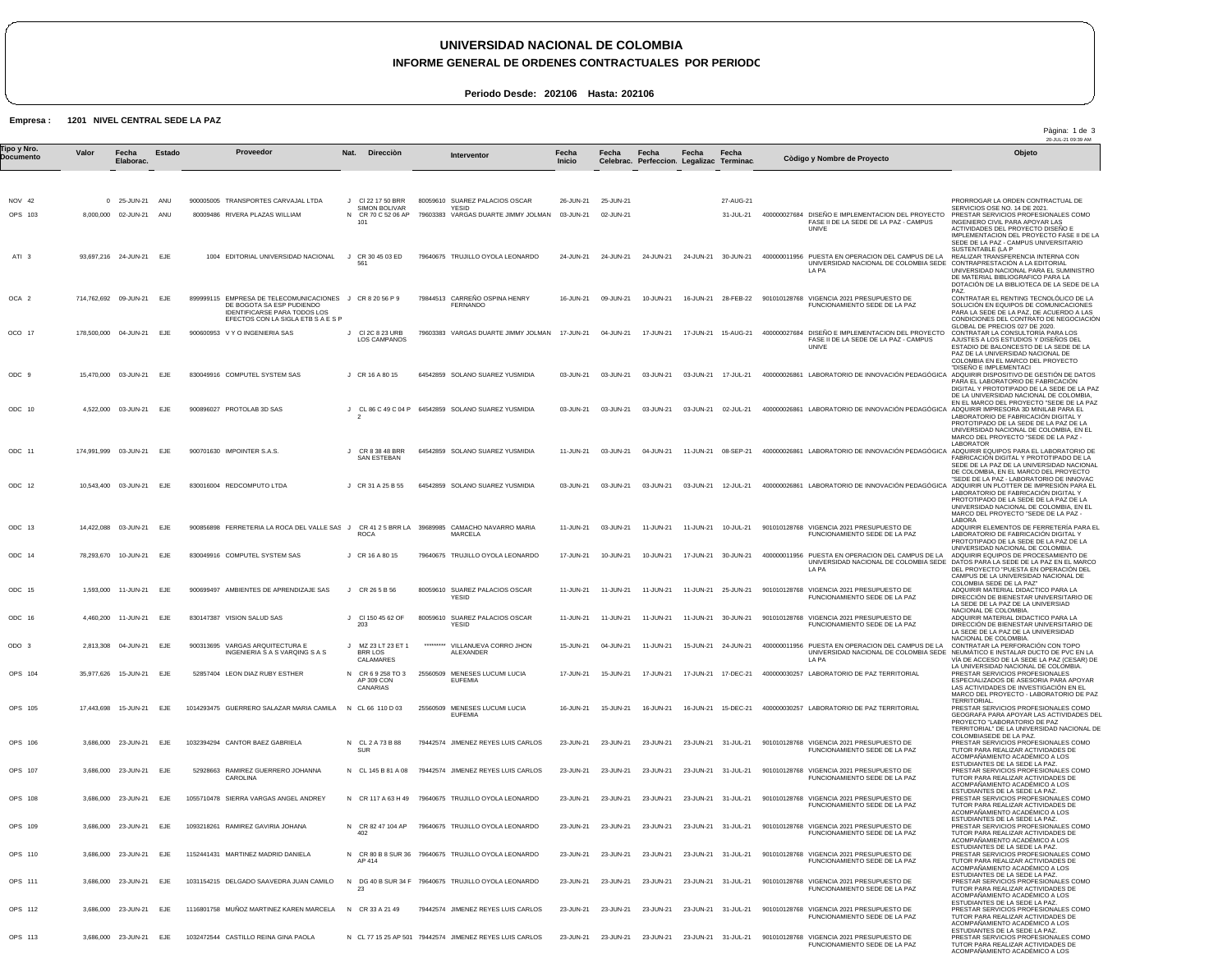## **UNIVERSIDAD NACIONAL DE COLOMBIA**

**INFORME GENERAL DE ORDENES CONTRACTUALES POR PERIODO**

**Periodo Desde: Hasta:**

**Empresa : 1201 NIVEL CENTRAL SEDE LA PAZ**

|                                 | $- - -$   |                       |            |                                |                                                                             |                                                            |           |                                                                     |                        |           |                                                    |                     |                     |                                                                                                     | Pàgina: 2 de 3<br>20-JUL-21 09:39 AM                                                                                                                                                                                                                                   |
|---------------------------------|-----------|-----------------------|------------|--------------------------------|-----------------------------------------------------------------------------|------------------------------------------------------------|-----------|---------------------------------------------------------------------|------------------------|-----------|----------------------------------------------------|---------------------|---------------------|-----------------------------------------------------------------------------------------------------|------------------------------------------------------------------------------------------------------------------------------------------------------------------------------------------------------------------------------------------------------------------------|
| <b>Fipo y Nro.</b><br>Documento | Valor     | Fecha<br>Elaborac.    | Estado     |                                | Proveedor                                                                   | Direcciòn<br>Nat.                                          |           | Interventor                                                         | Fecha<br><b>Inicio</b> | Fecha     | Fecha<br>Celebrac. Perfeccion. Legalizac Terminac. | Fecha               | Fecha               | Còdigo y Nombre de Proyecto                                                                         | Objeto                                                                                                                                                                                                                                                                 |
|                                 |           |                       |            |                                |                                                                             |                                                            |           |                                                                     |                        |           |                                                    |                     |                     |                                                                                                     | ESTUDIANTES DE LA SEDE LA PAZ.                                                                                                                                                                                                                                         |
| OPS 114                         |           | 3.546.667 23-JUN-21   | EJE        |                                | 1136888109 MARTINEZ VIVAS JAIRO SEBASTIAN                                   | N CR 82 A 8 C 22                                           |           | 79442574 JIMENEZ REYES LUIS CARLOS                                  | 23-JUN-21              | 23-JUN-21 | 23-JUN-21                                          | 23-JUN-21 31-JUL-21 |                     | 901010128768 VIGENCIA 2021 PRESUPUESTO DE<br>FUNCIONAMIENTO SEDE DE LA PAZ                          | PRESTAR SERVICIOS PROFESIONALES COMO<br>TUTOR PARA REALIZAR ACTIVIDADES DE<br>ACOMPAÑAMIENTO ACADÉMICO A LOS                                                                                                                                                           |
| OPS 115                         |           | 3,686,000 23-JUN-21   | EJE        | 1013605376 LEON GIL PEDRO      |                                                                             | N CR 15 A 33 48<br><b>SUR BRR</b><br><b>GRANJAS DE SAN</b> |           | 79442574 JIMENEZ REYES LUIS CARLOS                                  | 23-JUN-21              | 23-JUN-21 | 23-JUN-21                                          | 23-JUN-21           | 31-JUL-21           | 901010128768 VIGENCIA 2021 PRESUPUESTO DE<br>FUNCIONAMIENTO SEDE DE LA PAZ                          | ESTUDIANTES DE LA SEDE LA PAZ.<br>PRESTAR SERVICIOS PROFESIONALES COMO<br>TUTOR PARA REALIZAR ACTIVIDADES DE<br>ACOMPAÑAMIENTO ACADÉMICO A LOS                                                                                                                         |
| OPS 116                         |           | 3,686,000 23-JUN-21   | EJE        |                                | 1032480625 ACERO BAENA JUAN PABLO                                           | PABLO<br>AP 215                                            |           | N CL 44 F 51 29 BL A 79640675 TRUJILLO OYOLA LEONARDO               | 23-JUN-21              | 23-JUN-21 | 23-JUN-21                                          | 23-JUN-21           | 31-JUL-21           | 901010128768 VIGENCIA 2021 PRESUPUESTO DE<br>FUNCIONAMIENTO SEDE DE LA PAZ                          | ESTUDIANTES DE LA SEDE LA PAZ.<br>PRESTAR SERVICIOS PROFESIONALES COMO<br>TUTOR PARA REALIZAR ACTIVIDADES DE<br>ACOMPAÑAMIENTO ACADÉMICO A LOS                                                                                                                         |
| OPS 117                         |           | 3,686,000 23-JUN-21   | EJE        |                                | 1003167756 CARVAJAL YEPEZ NARHEN ALBERTO                                    | N CR 18 A 27 52                                            |           | 79640675 TRUJILLO OYOLA LEONARDO                                    | 23-JUN-21              | 23-JUN-21 | 23-JUN-21                                          | 23-JUN-21           | 31-JUL-21           | 901010128768 VIGENCIA 2021 PRESUPUESTO DE<br>FUNCIONAMIENTO SEDE DE LA PAZ                          | ESTUDIANTES DE LA SEDE LA PAZ.<br>PRESTAR SERVICIOS PROFESIONALES COMO<br>TUTOR PARA REALIZAR ACTIVIDADES DE<br>ACOMPAÑAMIENTO ACADÉMICO A LOS                                                                                                                         |
| OPS 118                         |           | 4,180,000 23-JUN-21   | EJE        |                                | 1121902885 RINCON HUERTAS JUAN DAVID                                        | N CI 44 40 55 BRR<br>12 DE OCTUBRE                         |           | 79442574 JIMENEZ REYES LUIS CARLOS                                  | 23-JUN-21              | 23-JUN-21 | 23-JUN-21                                          | 23-JUN-21 31-JUL-21 |                     | 901010128768 VIGENCIA 2021 PRESUPUESTO DE<br>FUNCIONAMIENTO SEDE DE LA PAZ                          | ESTUDIANTES DE LA SEDE LA PAZ.<br>PRESTAR SERVICIOS PROFESIONALES PARA<br>COORDINAR LAS ACTIVIDADES RELACIONADAS<br>CON LOS GRUPOS DE ESTUDIO AUTÓNOMO<br>(GEA) Y EL PROGRAMA DE PARES TUTORES DE<br>LA DIRECCIÓN ACADÉMICA DE LA SEDE DE LA                           |
| OPS 119                         | 3,686,000 | 23-JUN-21             | EJE        |                                | 1032481681 CASTAÑO BERNAL ANDRES FELIPE                                     | N CL 165 B 13 C 55<br>CON CAMINOS DE<br>SAN ROQUE TO 1     |           | 79640675 TRUJILLO OYOLA LEONARDO                                    | 23-JUN-21              | 23-JUN-21 | 23-JUN-21                                          | 23-JUN-21           | 31-JUL-21           | 901010128768 VIGENCIA 2021 PRESUPUESTO DE<br>FUNCIONAMIENTO SEDE DE LA PAZ                          | PAZ.<br>PRESTAR SERVICIOS PROFESIONALES COMO<br>TUTOR PARA REALIZAR ACTIVIDADES DE<br>ACOMPAÑAMIENTO ACADÉMICO A LOS                                                                                                                                                   |
| OPS 120                         |           | 9,600,000 24-JUN-21   | EJE        |                                | 1069259788 SANCHEZ ROBAYO JUAN NICOLAS                                      | AP<br>CR 27 A 74 4<br>N                                    | ********* | VILLANUEVA CORRO JHON<br>ALEXANDER                                  | 01-JUL-21              | 24-JUN-21 | 24-JUN-21                                          | 24-JUN-21           | 30-SEP-21           | 901010128768 VIGENCIA 2021 PRESUPUESTO DE<br>FUNCIONAMIENTO SEDE DE LA PAZ                          | ESTUDIANTES DE LA SEDE LA PAZ.<br>PRESTAR SERVICIOS PROFESIONALES COMO<br>INGENIERO ELÉCTRICO PARA APOYAR LAS<br>ACTIVIDADES DEL ÁREA DE INFRAESTRUCTURA<br>FÍSICA DE LA SEDE DE LA PAZ DE LA                                                                          |
| OPS 121                         | 3,686,000 | 24-JUN-21             | EJE        |                                | 1010191042 GARCIA MONTOYA ANDREA CATALINA N                                 | CR 27 24 25 AP<br>101                                      |           | 79640675 TRUJILLO OYOLA LEONARDO                                    | 25-JUN-21              | 24-JUN-21 | 25-JUN-21                                          | 25-JUN-21           | 31-JUL-21           | 901010128768 VIGENCIA 2021 PRESUPUESTO DE<br>FUNCIONAMIENTO SEDE DE LA PAZ                          | UNIVERSIDAD NACIONAL DE COLOMBIA<br>PRESTAR SERVICIOS PROFESIONALES COMO<br>TUTOR PARA REALIZAR ACTIVIDADES DE<br>ACOMPAÑAMIENTO ACADÉMICO A LOS                                                                                                                       |
| OPS 122                         |           | 3,686,000 24-JUN-21   | EJE        |                                | 1018467369 ROJAS BOHORQUEZ JOSE LUIS                                        | N CI 24 25 34                                              |           | 79442574 JIMENEZ REYES LUIS CARLOS                                  | 25-JUN-21              | 24-JUN-21 | 25-JUN-21                                          | 25-JUN-21 31-JUL-21 |                     | 901010128768 VIGENCIA 2021 PRESUPUESTO DE<br>FUNCIONAMIENTO SEDE DE LA PAZ                          | ESTUDIANTES DE LA SEDE LA PAZ.<br>PRESTAR SERVICIOS PROFESIONALES COMO<br>TUTOR PARA REALIZAR ACTIVIDADES DE<br>ACOMPAÑAMIENTO ACADÉMICO A LOS                                                                                                                         |
| OPS 123                         |           | 3,686,000 24-JUN-21   | EJE        |                                | 1032419186 LOPEZ FAJARDO JHON ALEXANDER                                     | DG 52 SUR 54 A<br>N<br>23                                  |           | 79442574 JIMENEZ REYES LUIS CARLOS                                  | 25-JUN-21              | 24-JUN-21 | 25-JUN-21                                          | 25-JUN-21           | 31-JUL-21           | 901010128768 VIGENCIA 2021 PRESUPUESTO DE<br>FUNCIONAMIENTO SEDE DE LA PAZ                          | ESTUDIANTES DE LA SEDE LA PAZ.<br>PRESTAR SERVICIOS PROFESIONALES COMO<br>TUTOR PARA REALIZAR ACTIVIDADES DE<br>ACOMPAÑAMIENTO ACADÉMICO A LOS                                                                                                                         |
| OPS 124                         |           | 3,686,000 24-JUN-21   | EJE.       |                                | 1032448848 PAIBA GARCIA LAURA CATHERINE                                     | CR 1 A ESTE 11<br>N<br>02 SUR                              |           | 79442574 JIMENEZ REYES LUIS CARLOS                                  | 25-JUN-21              | 24-JUN-21 | 25-JUN-21                                          | 25-JUN-21           | 31-JUL-21           | 901010128768 VIGENCIA 2021 PRESUPUESTO DE<br>FUNCIONAMIENTO SEDE DE LA PAZ                          | ESTUDIANTES DE LA SEDE LA PAZ.<br>PRESTAR SERVICIOS PROFESIONALES COMO<br>TUTOR PARA REALIZAR ACTIVIDADES DE<br>ACOMPAÑAMIENTO ACADÉMICO A LOS                                                                                                                         |
| OPS 125                         | 3,686,000 | 24-JUN-21             | EJE        | 1014216534<br>CAMILO           | CHAVES SANCHEZ SEBASTIAN                                                    | N CR 119 B 76 A 17<br>P <sub>2</sub>                       |           | 79442574 JIMENEZ REYES LUIS CARLOS                                  | 25-JUN-21              | 24-JUN-21 | 25-JUN-21                                          | 25-JUN-21           | 31-JUL-21           | 901010128768 VIGENCIA 2021 PRESUPUESTO DE<br>FUNCIONAMIENTO SEDE DE LA PAZ                          | ESTUDIANTES DE LA SEDE LA PAZ.<br>PRESTAR SERVICIOS PROFESIONALES COMO<br>TUTOR PARA REALIZAR ACTIVIDADES DE<br>ACOMPAÑAMIENTO ACADÉMICO A LOS<br>ESTUDIANTES DE LA SEDE LA PAZ.                                                                                       |
| OPS 126                         |           | 3,686,000 25-JUN-21   | EJE        | <b>SANTIAGO</b>                | 1136886496 MADRIGAL ASTUDILLO HAROLD                                        | N CR 100 50 B 45                                           |           | 79442574 JIMENEZ REYES LUIS CARLOS                                  | 25-JUN-21              | 25-JUN-21 | 25-JUN-21                                          | 25-JUN-21           | 31-JUL-21           | 901010128768 VIGENCIA 2021 PRESUPUESTO DE<br>FUNCIONAMIENTO SEDE DE LA PAZ                          | PRESTAR SERVICIOS PROFESIONALES COMO<br>TUTOR PARA REALIZAR ACTIVIDADES DE<br>ACOMPAÑAMIENTO ACADÉMICO A LOS<br>ESTUDIANTES DE LA SEDE LA PAZ.                                                                                                                         |
| OPS 127                         |           | 2,910,000 28-JUN-21   | EJE        |                                | 1065579864 ROA MARRIAGA JOSIMAR DARIO                                       | N CR 4 33 25 BRR<br><b>LOS MAYALES</b>                     |           | 79442574 JIMENEZ REYES LUIS CARLOS                                  | 01-JUL-21              | 28-JUN-21 | 01-JUL-21                                          | 01-JUL-21           | 31-JUL-21           | 901010128768 VIGENCIA 2021 PRESUPUESTO DE<br>FUNCIONAMIENTO SEDE DE LA PAZ                          | PRESTAR SERVICIOS PROFESIONALES COMO<br>TUTOR PARA REALIZAR ACTIVIDADES DE<br>ACOMPAÑAMIENTO ACADÉMICO A LOS<br>ESTUDIANTES DE LA SEDE LA PAZ.                                                                                                                         |
| OPS 128                         |           | 6.450.000 30-JUN-21   | EJE        |                                | 52961591 QUIROGA CRUZ ANGELA MARCELA                                        | N<br>AP 301                                                |           | CL 160 58 75 TO 3 79442574 JIMENEZ REYES LUIS CARLOS                | 01-JUL-21              | 30-JUN-21 | 01-JUL-21                                          | 01-JUL-21           | 30-SEP-21           | 901010128768 VIGENCIA 2021 PRESUPUESTO DE<br>FUNCIONAMIENTO SEDE DE LA PAZ                          | PRESTAR SERVICIOS PROFESIONALES PARA EL<br>APOYO DE LAS ACTIVIDADES DE LA ESCUELA DE<br>POSGRADO DE LA SEDE DE LA PAZ DE LA<br>UNIVERSIDAD NACIONAL DE COLOMBIA.                                                                                                       |
| OPS 129                         |           | 10,800,000 30-JUN-21  | EJE        |                                | 1075249027 MANCHENO OSORIO SERGIO DANIEL                                    | $\mathsf{N}$<br>CI 7 SUR 14 63                             | ********* | MONTAÑO GUTIERREZ PEDRO<br>LUIS                                     | 01-JUL-21              | 30-JUN-21 | 01-JUL-21                                          | 01-JUL-21           | 30-SEP-21           | 901010128768 VIGENCIA 2021 PRESUPUESTO DE<br>FUNCIONAMIENTO SEDE DE LA PAZ                          | PRESTAR SERVICIOS PROFESIONALES PARA<br>APOYAR LAS ACTIVIDADES DEL PROCESO DE<br>ADQUISICIÓN DE BIENES Y SERVICIOS DE LA<br>SEDE DE LA PAZ DE LA UNIVERSIDAD NACIONAL                                                                                                  |
| OSE 19                          |           | 8.000.000 02-JUN-21   | EJE        |                                | 80009486 RIVERA PLAZAS WILLIAM                                              | 101                                                        |           | N CR 70 C 52 06 AP 79603383 VARGAS DUARTE JIMMY JOLMAN 03-JUN-21    |                        | 02-JUN-21 | 02-JUN-21                                          |                     | 03-JUN-21 31-JUL-21 | 400000027684 DISEÑO E IMPLEMENTACION DEL PROYECTO<br>FASE II DE LA SEDE DE LA PAZ - CAMPUS<br>UNIVE | DE COLOMBIA.<br>PRESTAR SERVICIOS PROFESIONALES COMO<br>INGENIERO CIVIL PARA APOYAR LAS<br>ACTIVIDADES DEL PROYECTO DISEÑO E<br>IMPLEMENTACION DEL PROYECTO FASE II DE LA<br>SEDE DE LA PAZ - CAMPUS UNIVERSITARIO                                                     |
| OSE 20                          |           | 6,716,905 16-JUN-21   | EJE        |                                | 901308335 HG CONSTRUCTORES INGENIERIA Y J CR 17 A 15 82<br>DESARROLLO S.A.S |                                                            |           | 8029243 MORALES ONATE MARIO<br>ALEJANDRO                            | 17-JUN-21              | 16-JUN-21 | 17-JUN-21                                          |                     |                     | 17-JUN-21  16-AUG-21  901010128768  VIGENCIA  2021  PRESUPUESTO DE<br>FUNCIONAMIENTO SEDE DE LA PAZ | SUSTENTABLE (LA P<br>CONTRATAR EL SERVICIO DE CARACTERIZACIÓN<br>FISICOQUÍMICA Y MICROBIOLÓGICA DE AGUA<br>POTABLE Y RESIDUAL PARA LA SEDE DE LA PAZ                                                                                                                   |
| OSE 21                          |           | 43,442,010 16-JUN-21  | EJE        | 901329279 HANDASA GLOBAL S.A.S |                                                                             | J CR 30 30 130 BRR<br>ALAMOS UNO                           |           | ********* VILLANUEVA CORRO JHON<br>ALEXANDER                        | 22-JUN-21              | 16-JUN-21 | 22-JUN-21                                          |                     | 22-JUN-21 05-AUG-21 | 901010128768 VIGENCIA 2021 PRESUPUESTO DE<br>FUNCIONAMIENTO SEDE DE LA PAZ                          | DE LA UNIVERSIDAD NACIONAL DE COLOMBIA.<br>CONTRATAR EL MANTENIMIENTO PREVENTIVO<br>AL SISTEMA DE PROTECCIÓN CONTRA<br>INCENDIOS (SPCI) PARA LA CAFETERÍA,<br>LABORATORIOS, BIBLIOTECA, SERVICIOS<br>SANITARIOS Y AULAS DE LA SEDE DE LA PAZ                           |
| OSE 22                          |           | 137,800,000 17-JUN-21 | EJE        |                                | 900490108 YOBIPLEX CORPORATION S A S                                        |                                                            |           | J TV 6 27 10 OF 303 79905432 OSPINA MEJIA JOSE OSWALDO              | 24-JUN-21              | 17-JUN-21 | 21-JUN-21                                          | 24-JUN-21           | 23-DEC-21           | 400000029073 PILOTO DE TRANSFORMACIÓN DIGITAL DE LA<br>SEDE DE LA PAZ (LA PAZ)                      | (CESAR) DE LA UNIV<br>CONTRATAR LOS SERVICIOS DE ASESORÍA PARA<br>LA PLANEACIÓN ESTRATÉGICA DE LA<br>TRANSFORMACIÓN DIGITAL DE LA SEDE DE LA<br>PAZ EN EL MARCO DEL PROYECTO "PILOTO DE<br>TRANSFORMACIÓN DIGITAL DE LA SEDE DE LA                                     |
| NOV 32                          |           | 0 04-JUN-21           | <b>FIN</b> |                                | 10304803 ALEGRÍA VALLEJO CÉSAR HERNÁN                                       | N CI32027                                                  |           | 25560509 MENESES LUCUMI LUCIA<br><b>EUFEMIA</b>                     |                        |           |                                                    |                     |                     |                                                                                                     | PAZ DE<br>MODIFICAR LA ORDEN CONTRACTUAL DE<br>PRESTACIÓN DE SERVICIOS OPS Nº 74 DE 2021<br>EN EL SENTIDO DE MODIFICAR LA CLAUSULA<br>"OBLIGACIONES ESPECIFICAS DEL                                                                                                    |
| NOV 33                          |           | 0 04-JUN-21           | <b>FIN</b> |                                | 53118758 DIAZ CRUZ NATALY ALEXANDRA                                         | AP 301                                                     |           | N CL 18 SUR 38 B 21 25560509 MENESES LUCUMI LUCIA<br><b>EUFEMIA</b> |                        |           |                                                    |                     |                     |                                                                                                     | CONTRATISTA" LA CUAL QUEDARÁ COMO SE<br>ESTABLECE EN EL PR<br>MODIFICAR LA ORDEN CONTRACTUAL DE<br>PRESTACIÓN DE SERVICIOS OPS Nº 75 DE 2021<br>EN EL SENTIDO DE MODIFICAR LAS CLAUSULA<br>"OBLIGACIONES ESPECIFICAS DEL                                               |
| NOV 34                          |           | 05-JUN-21             | <b>FIN</b> |                                | 1065984176 MANJARREZ ORTIZ ROLYSBETH                                        | N CR 18 E 22 A 15<br>BRR PRIMERO DE<br>MAYO                |           | 25560509 MENESES LUCUMI LUCIA<br><b>EUFEMIA</b>                     |                        |           |                                                    |                     |                     |                                                                                                     | CONTRATISTA" LA CUAL QUEDARÁ COMO SE<br><b>ESTABLECE EN ESTE</b><br>MODIFICAR LA ORDEN CONTRACTUAL DE<br>PRESTACIÓN DE SERVICIOS OPS Nº 76 DE 2021<br>EN EL SENTIDO DE MODIFICAR LAS CLAUSULA<br>"OBLIGACIONES ESPECIFICAS DEL<br>CONTRATISTA" LA CUAL QUEDARÁ COMO SE |